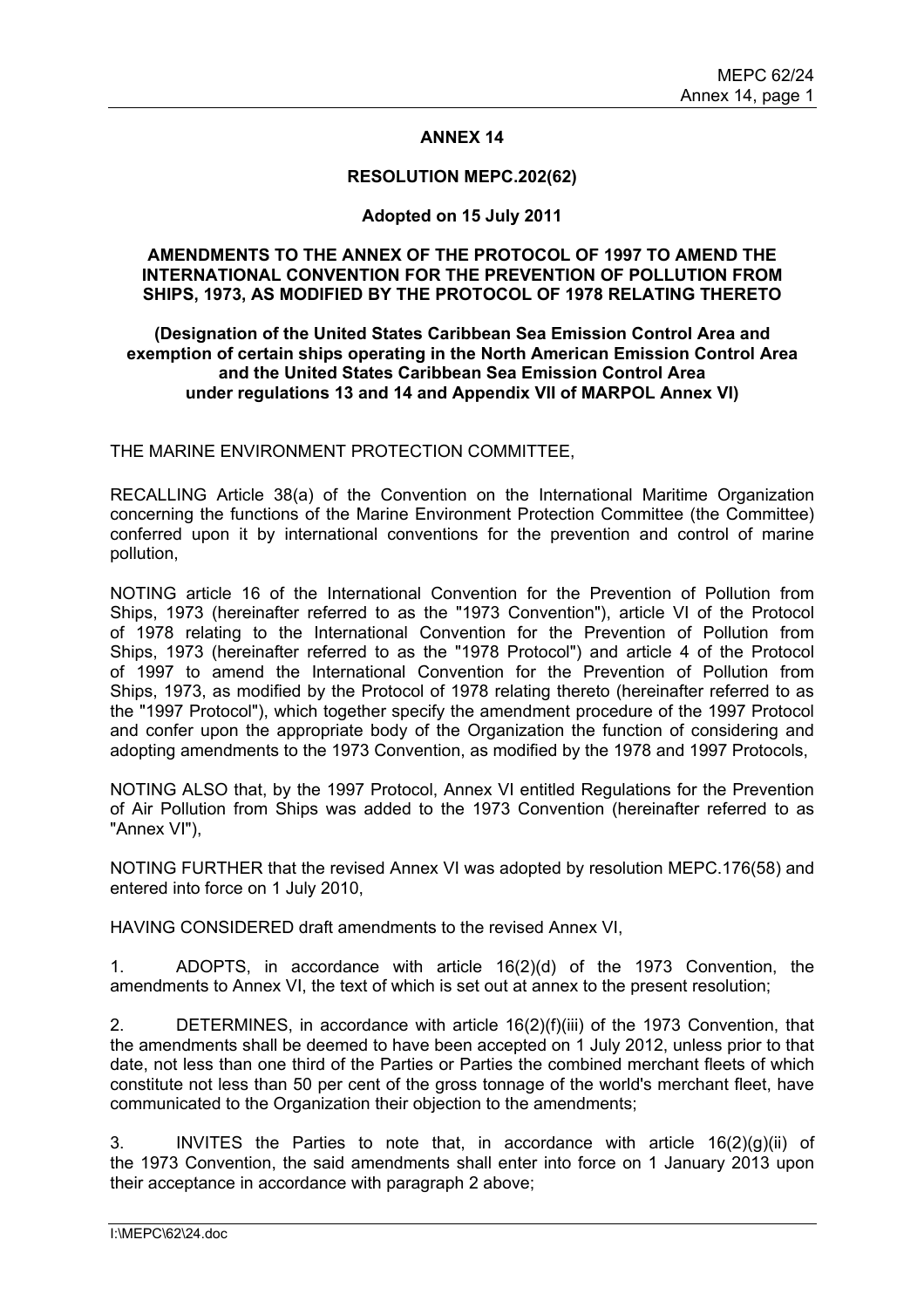4. REQUESTS the Secretary-General, in conformity with article 16(2)(e) of the 1973 Convention, to transmit to all Parties to the 1973 Convention, as modified by the 1978 and 1997 Protocols, certified copies of the present resolution and the text of the amendments contained in the Annex;

5. REQUESTS FURTHER the Secretary-General to transmit to the Members of the Organization which are not Parties to the 1973 Convention, as modified by the 1978 and 1997 Protocols, copies of the present resolution and its Annex.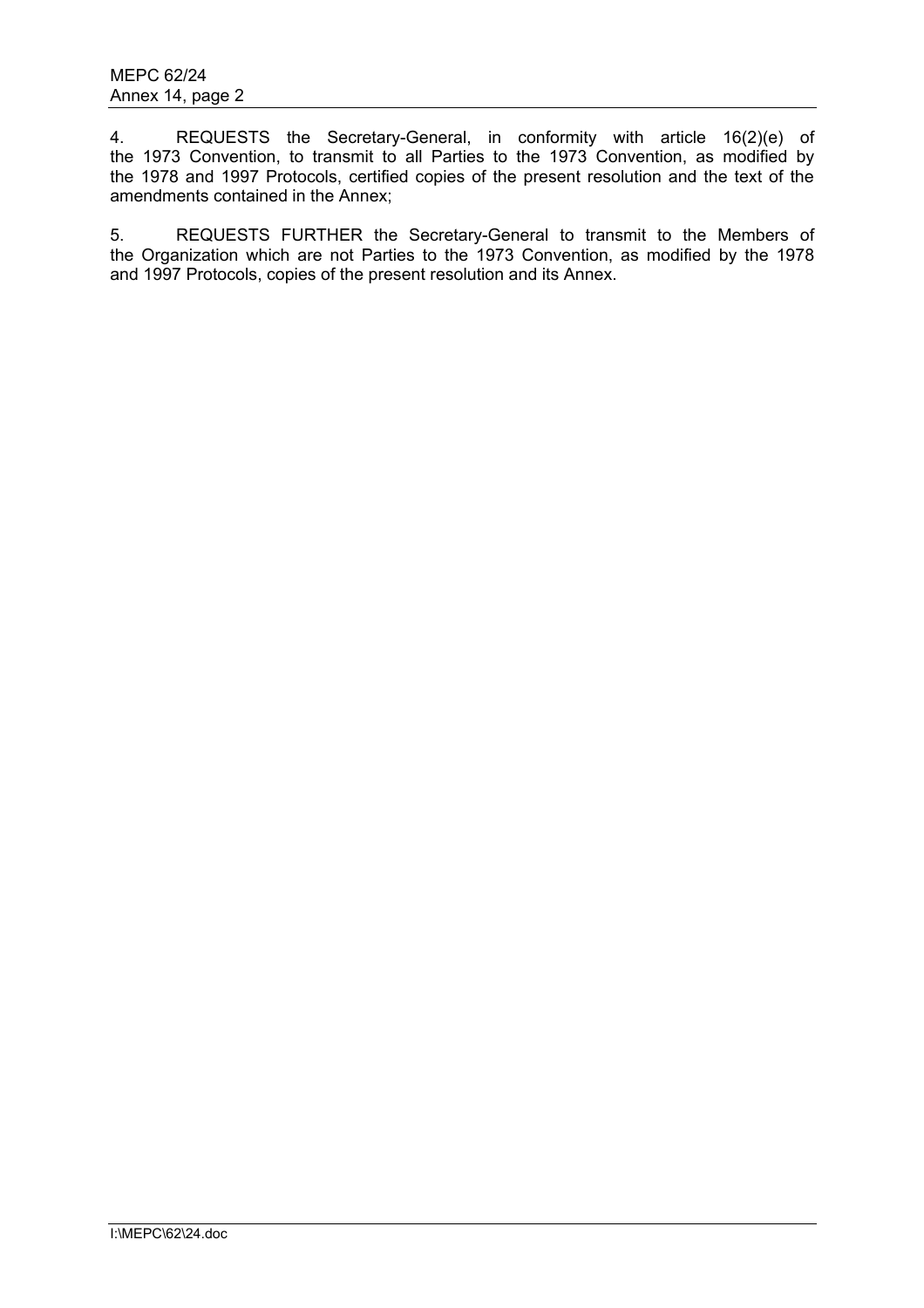#### ANNEX

## **AMENDMENTS TO REGULATIONS 13 AND 14 AND APPENDIX VII OF THE REVISED MARPOL ANNEX VI**

- 1 Paragraph 6 of regulation 13 is replaced by the following:
	- "6 For the purpose of this regulation, emission control areas shall be:
		- .1 the North American area, which means the area described by the coordinates provided in Appendix VII to this Annex;
		- .2 the United States Caribbean Sea area, which means the area described by the coordinates provided in Appendix VII to this Annex; and
		- .3 any other sea area, including any port area, designated by the Organization in accordance with the criteria and procedures set forth in Appendix III to this Annex."
- 2 Paragraph 7.3 of regulation 13 is amended to read as follows:

"7.3 With regard to a marine diesel engine with a power output of more than 5,000 kW and a per cylinder displacement at or above 90 litres installed on a ship constructed on or after 1 January 1990 but prior to 1 January 2000, the International Air Pollution Prevention Certificate shall, for a marine diesel engine to which paragraph 7.1 of this regulation applies, indicate that either an approved method has been applied pursuant to paragraph 7.1.1 of this regulation or the engine has been certified pursuant to paragraph 7.1.2 of this regulation or that an approved method does not yet exist or is not yet commercially available as described in paragraph 7.2 of this regulation."

- 3 Paragraph 3 of regulation 14 is replaced by the following:
	- "3 For the purpose of this regulation, emission control areas shall include:
		- .1 the Baltic Sea area as defined in regulation 1.11.2 of Annex I and the North Sea area as defined in regulation 1.12.6 of Annex V;
		- .2 the North American area as described by the coordinates provided in Appendix VII to this Annex;
		- .3 the United States Caribbean Sea area as described by the coordinates provided in Appendix VII to this Annex; and
		- .4 any other sea area, including any port area, designated by the Organization in accordance with the criteria and procedures set forth in Appendix III to this Annex."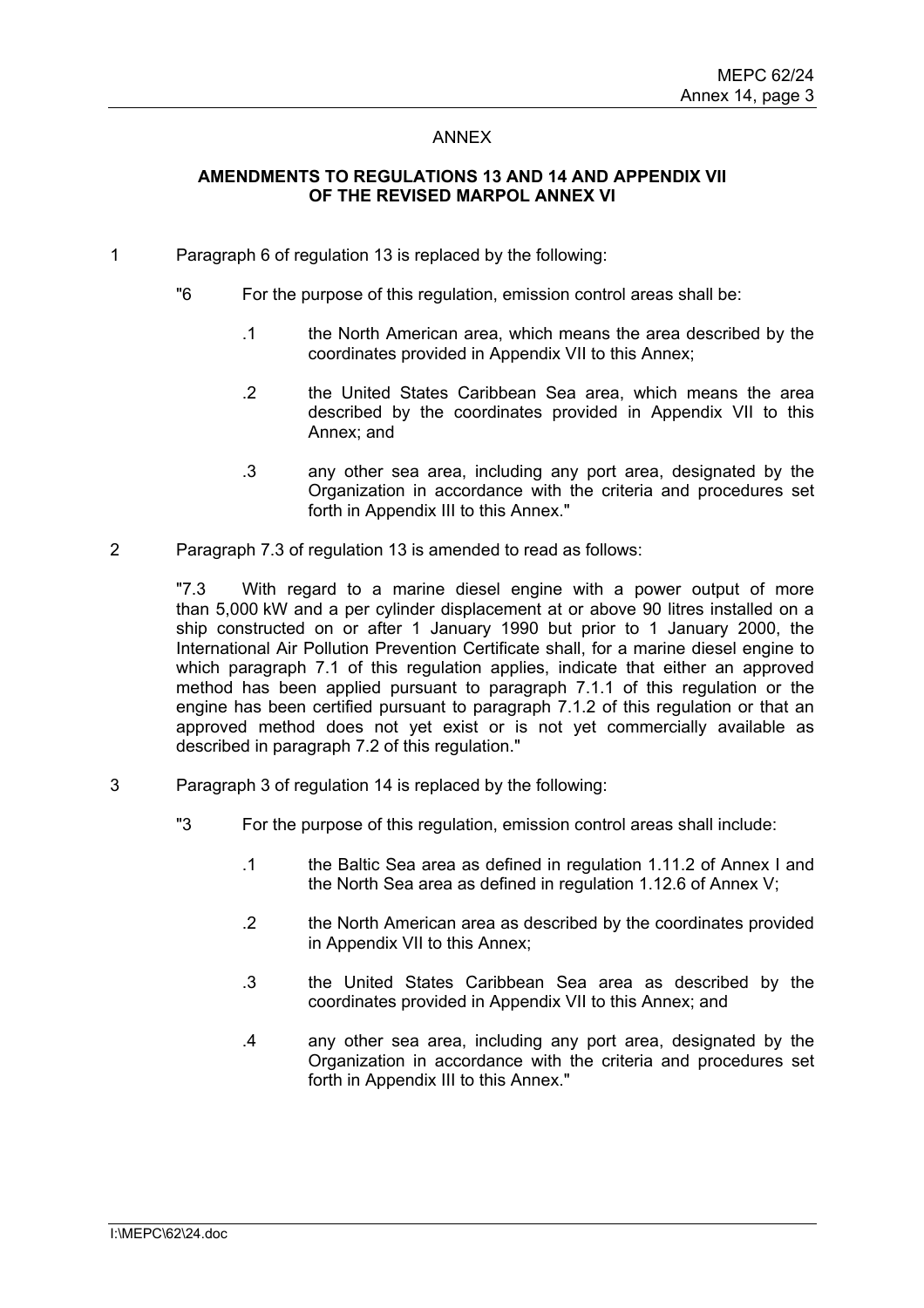- 4 A new subparagraph 4 is added to paragraph 4 of regulation 14 to read as follows:
	- ".4 Prior to 1 January 2020, the sulphur content of fuel oil referred to in paragraph 4 of this regulation shall not apply to ships operating in the North American area or the United States Caribbean Sea area defined in paragraph 3, built on or before 1 August 2011 that are powered by propulsion boilers that were not originally designed for continued operation on marine distillate fuel or natural gas."
- 5 Paragraph 7 of regulation 14 is replaced by the following:

"7 During the first twelve months immediately following entry into force of an amendment designating a specific emission control area under paragraph 3 of this regulation, ships operating in that emission control area are exempt from the requirements in paragraphs 4 and 6 of this regulation and from the requirements of paragraph 5 of this regulation insofar as they relate to paragraph 4 of this  $regulation<sup>1</sup>$ ."

 $\frac{1}{1}$  The 12 month exemption provided by paragraph 7 will apply for the North American emission control area until 1 August 2012.

The 12 month exemption provided by paragraph 7 will apply for the United States Caribbean Sea emission control area until 1 January 2014.